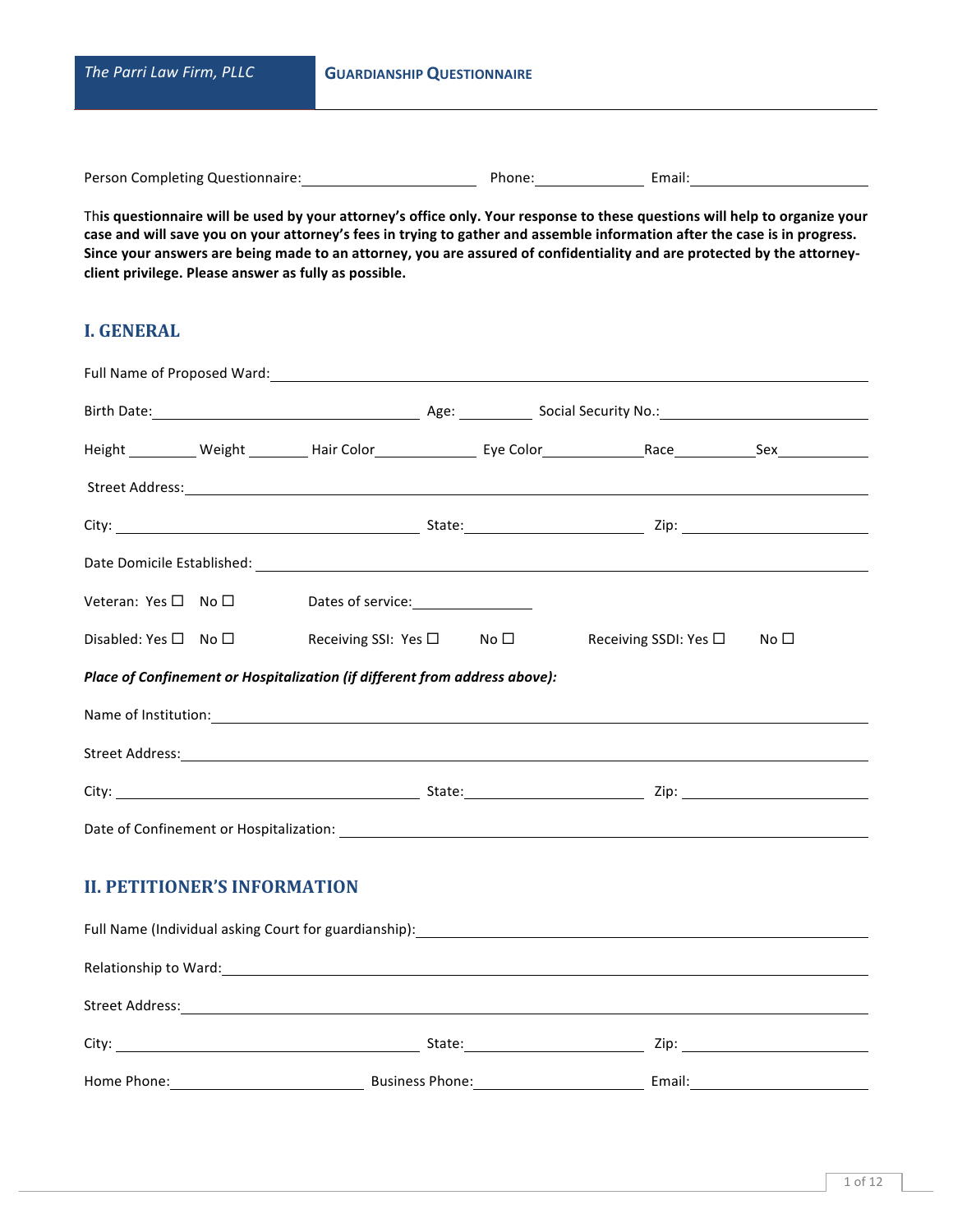| The Parri Law Firm, PLLC                                                                   | <b>GUARDIANSHIP QUESTIONNAIRE</b>                                                        |                                |                                                                                                                                                                                                                                |  |
|--------------------------------------------------------------------------------------------|------------------------------------------------------------------------------------------|--------------------------------|--------------------------------------------------------------------------------------------------------------------------------------------------------------------------------------------------------------------------------|--|
| <b>Type of Guardianship sought:</b><br>Property □ Person □ Property & Person □ Emergency □ |                                                                                          |                                |                                                                                                                                                                                                                                |  |
| <b>III. PROPOSED GUARDIAN(S)</b>                                                           |                                                                                          |                                |                                                                                                                                                                                                                                |  |
|                                                                                            |                                                                                          |                                |                                                                                                                                                                                                                                |  |
|                                                                                            |                                                                                          |                                |                                                                                                                                                                                                                                |  |
|                                                                                            |                                                                                          |                                |                                                                                                                                                                                                                                |  |
|                                                                                            |                                                                                          |                                | Birth Date: 1990 March 2010 March 2010 March 2010 March 2010 March 2010 March 2010 March 2010 March 2010 March 2010 March 2010 March 2010 March 2010 March 2010 March 2010 March 2010 March 2010 March 2010 March 2010 March 2 |  |
|                                                                                            |                                                                                          |                                | Home Phone: 1990 Contract Communication Communication Communication Communication Communication Communication C                                                                                                                |  |
|                                                                                            |                                                                                          |                                |                                                                                                                                                                                                                                |  |
|                                                                                            |                                                                                          |                                |                                                                                                                                                                                                                                |  |
|                                                                                            |                                                                                          |                                |                                                                                                                                                                                                                                |  |
|                                                                                            |                                                                                          |                                |                                                                                                                                                                                                                                |  |
|                                                                                            |                                                                                          |                                |                                                                                                                                                                                                                                |  |
|                                                                                            |                                                                                          |                                | Home Phone: 1990 Contract Communication Communication Communication Communication Communication Communication C                                                                                                                |  |
|                                                                                            |                                                                                          |                                |                                                                                                                                                                                                                                |  |
| <b>Potential Conflicts</b>                                                                 |                                                                                          |                                |                                                                                                                                                                                                                                |  |
| 1.                                                                                         | Is the Proposed Guardian receiving any compensation from the Ward for services rendered? |                                |                                                                                                                                                                                                                                |  |
| Yes $\square$<br>No $\square$                                                              | If yes, how much is the compensation? \$                                                 |                                |                                                                                                                                                                                                                                |  |
| 2.                                                                                         | Does the Proposed Guardian owe any funds to the Ward?                                    |                                |                                                                                                                                                                                                                                |  |
| Yes $\square$<br>No <sub>1</sub>                                                           | If yes, how much? $\frac{1}{2}$                                                          |                                |                                                                                                                                                                                                                                |  |
| Does the Ward owe any funds to the Proposed Guardian?<br>3.                                |                                                                                          |                                |                                                                                                                                                                                                                                |  |
| Yes $\square$<br>No <sub>1</sub>                                                           | If yes, how much? $\frac{1}{2}$                                                          |                                |                                                                                                                                                                                                                                |  |
| 4.                                                                                         | Has the Proposed Guardian encountered any of the following problems?                     |                                |                                                                                                                                                                                                                                |  |
| a.<br>Bankruptcy?<br>b.                                                                    | Conviction of a crime? (other than a misdemeanor)                                        | Yes $\square$<br>Yes $\square$ | No <sub>1</sub><br>No $\square$                                                                                                                                                                                                |  |
|                                                                                            | c. Revocation of a professional or occupational license?                                 | Yes $\square$                  | No $\square$                                                                                                                                                                                                                   |  |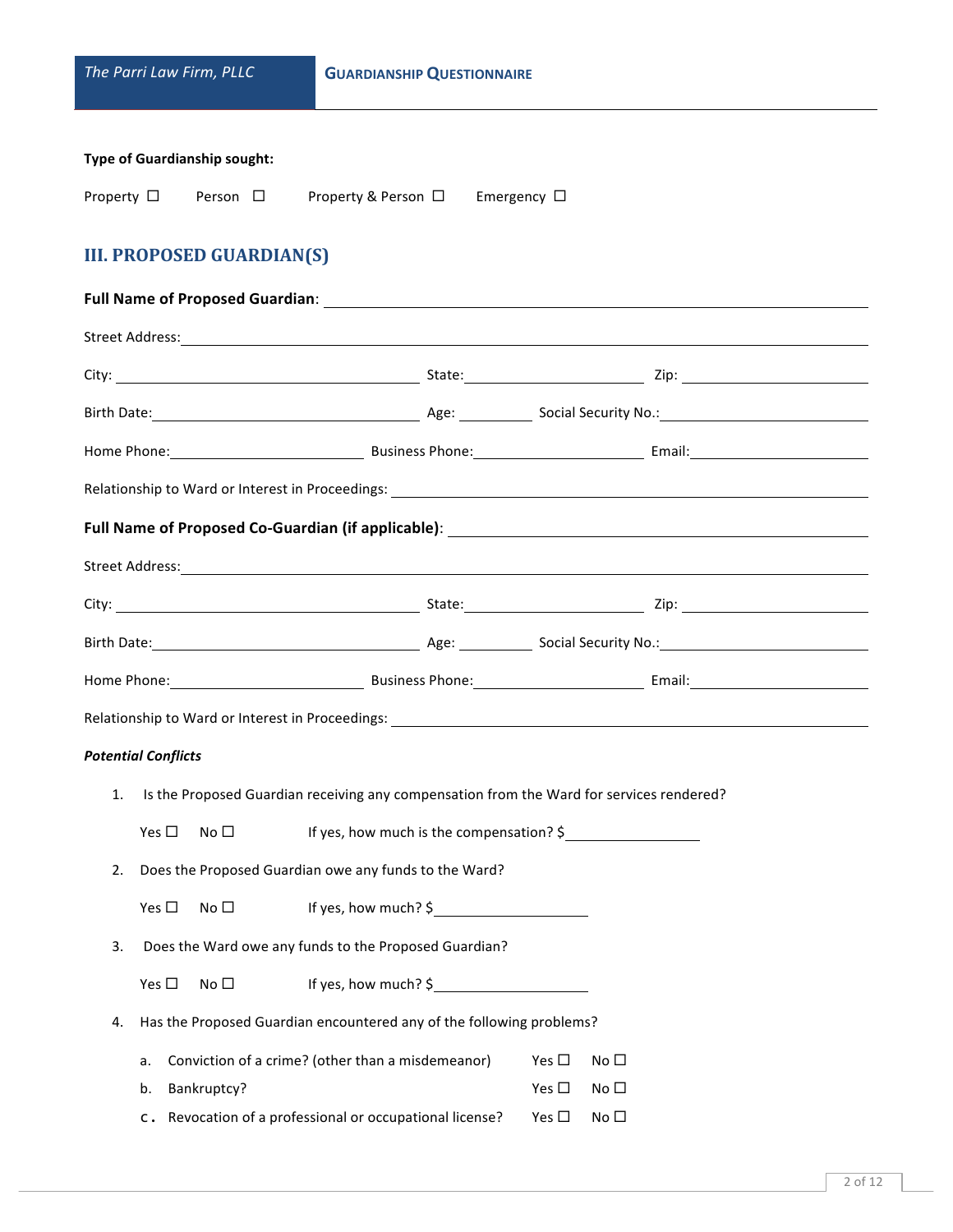# **IV. NAMES, ADDRESSES, AND RELATIONSHIPS OF PERSONS ENTITLED TO NOTICE OF HEARING**

| Ward: Is it anticipated that the Ward will remain at the above address for the next six (6) weeks?<br>Yes $\square$<br>No <sub>1</sub> |  |                                                                                |                  |                                                                                                                                                                                                                                      |  |  |  |
|----------------------------------------------------------------------------------------------------------------------------------------|--|--------------------------------------------------------------------------------|------------------|--------------------------------------------------------------------------------------------------------------------------------------------------------------------------------------------------------------------------------------|--|--|--|
|                                                                                                                                        |  | <b>Ward's Spouse:</b> Married $\square$ Separated $\square$ Divorced $\square$ |                  | Deceased $\square$ N/A $\square$                                                                                                                                                                                                     |  |  |  |
|                                                                                                                                        |  |                                                                                |                  |                                                                                                                                                                                                                                      |  |  |  |
|                                                                                                                                        |  |                                                                                |                  |                                                                                                                                                                                                                                      |  |  |  |
|                                                                                                                                        |  |                                                                                |                  |                                                                                                                                                                                                                                      |  |  |  |
|                                                                                                                                        |  |                                                                                |                  | Home Phone: 1990 Contract Communication Communication Communication Communication Communication Communication C                                                                                                                      |  |  |  |
|                                                                                                                                        |  |                                                                                |                  | Birth Date: <u>New York: Age: Age: Social Security No.: New York: New York: New York: New York: New York: New York: New York: New York: New York: New York: New York: New York: New York: New York: New York: New York: New York</u> |  |  |  |
|                                                                                                                                        |  |                                                                                |                  | Name of Ward's Father (If deceased, please enter name & date of death): Name of Ward's Father Manuscript (If deceased, please enter name & date of death):                                                                           |  |  |  |
|                                                                                                                                        |  |                                                                                |                  |                                                                                                                                                                                                                                      |  |  |  |
|                                                                                                                                        |  |                                                                                |                  |                                                                                                                                                                                                                                      |  |  |  |
|                                                                                                                                        |  |                                                                                |                  |                                                                                                                                                                                                                                      |  |  |  |
|                                                                                                                                        |  |                                                                                |                  |                                                                                                                                                                                                                                      |  |  |  |
|                                                                                                                                        |  |                                                                                |                  | Name of Ward's Mother (If deceased, please enter name & date of death): Name of Ward's Mother Community of the                                                                                                                       |  |  |  |
|                                                                                                                                        |  |                                                                                |                  |                                                                                                                                                                                                                                      |  |  |  |
|                                                                                                                                        |  |                                                                                |                  |                                                                                                                                                                                                                                      |  |  |  |
|                                                                                                                                        |  |                                                                                |                  | Home Phone: 2008 Communication Communication Communication Communication Communication Communication Communication Communication Communication Communication Communication Communication Communication Communication Communica       |  |  |  |
|                                                                                                                                        |  |                                                                                |                  | Birth Date: <u>New York: Age:</u> Age: Social Security No.: New York: New York: New York: New York: New York: New York: New York: New York: New York: New York: New York: New York: New York: New York: New York: New York: New Yor  |  |  |  |
|                                                                                                                                        |  | Ward's Children: (if no children, please enter none)                           |                  |                                                                                                                                                                                                                                      |  |  |  |
| Name of Child: Name of Child:                                                                                                          |  |                                                                                |                  |                                                                                                                                                                                                                                      |  |  |  |
|                                                                                                                                        |  |                                                                                |                  | Address: Andreas Address: Address: Address: Address: Address: Address: Address: Address: Address: Address: Address: Address: Address: Address: Address: Address: Address: Address: Address: Address: Address: Address: Address       |  |  |  |
|                                                                                                                                        |  |                                                                                |                  |                                                                                                                                                                                                                                      |  |  |  |
|                                                                                                                                        |  |                                                                                |                  |                                                                                                                                                                                                                                      |  |  |  |
|                                                                                                                                        |  |                                                                                | Age:____________ |                                                                                                                                                                                                                                      |  |  |  |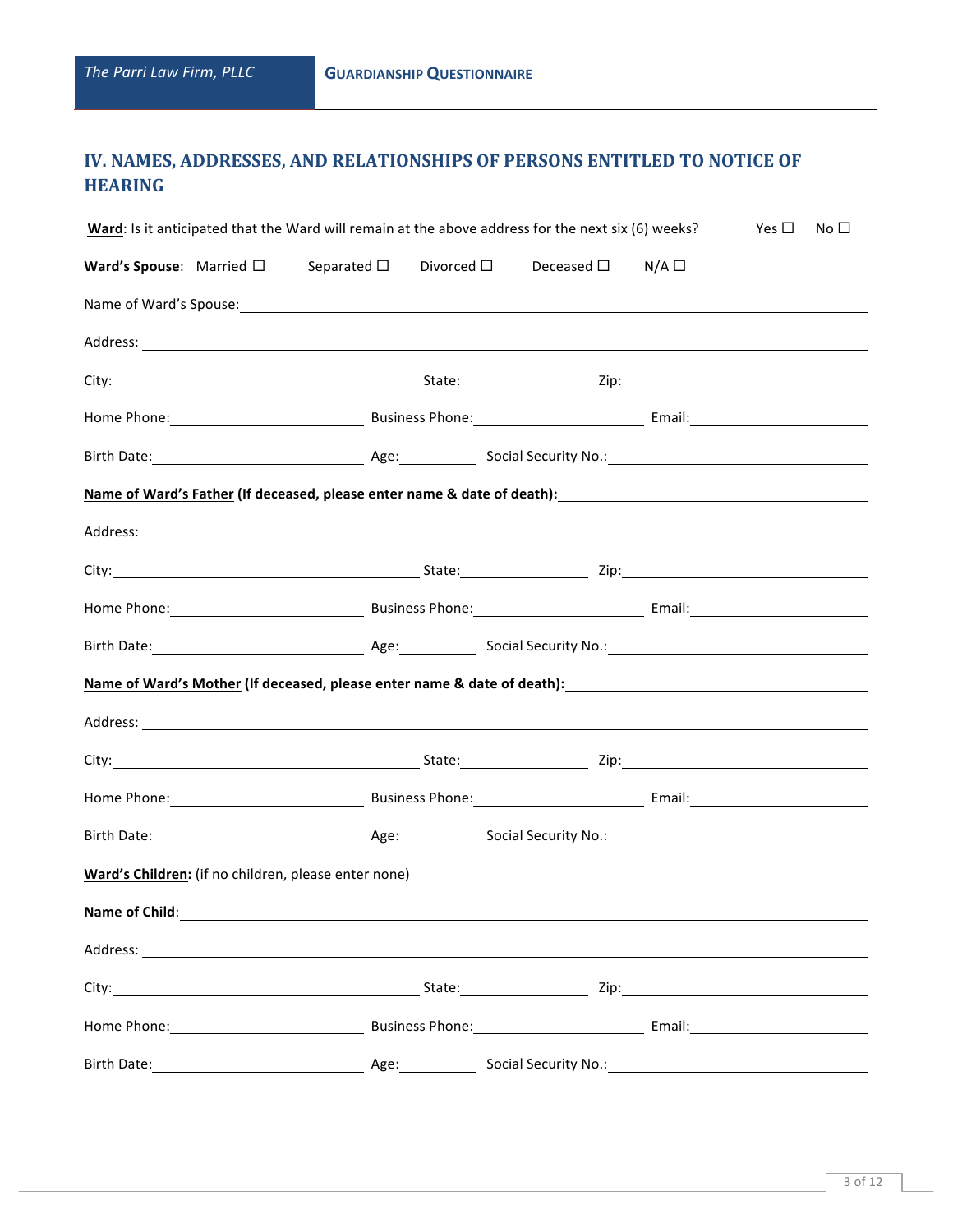| Name of Child: <u>contract the contract of the contract of the contract of the contract of the contract of the contract of the contract of the contract of the contract of the contract of the contract of the contract of the c</u> |  |  |
|--------------------------------------------------------------------------------------------------------------------------------------------------------------------------------------------------------------------------------------|--|--|
|                                                                                                                                                                                                                                      |  |  |
|                                                                                                                                                                                                                                      |  |  |
| Home Phone: <u>Communication of Business Phone:</u> Communication Communication Communication Communication Communication Communication Communication Communication Communication Communication Communication Communication Communi  |  |  |
|                                                                                                                                                                                                                                      |  |  |
|                                                                                                                                                                                                                                      |  |  |
|                                                                                                                                                                                                                                      |  |  |
|                                                                                                                                                                                                                                      |  |  |
| Home Phone: 1990 Contract Communication Communication Communication Communication Communication Communication C                                                                                                                      |  |  |
|                                                                                                                                                                                                                                      |  |  |
| Name of Child: <u>contract and a series of child:</u> contract a series of child:                                                                                                                                                    |  |  |
|                                                                                                                                                                                                                                      |  |  |
|                                                                                                                                                                                                                                      |  |  |
|                                                                                                                                                                                                                                      |  |  |
|                                                                                                                                                                                                                                      |  |  |
| <b>CLOSEST RELATIVE(S) OF Ward (if no Parents, Spouse, or Children)</b>                                                                                                                                                              |  |  |
|                                                                                                                                                                                                                                      |  |  |
|                                                                                                                                                                                                                                      |  |  |
|                                                                                                                                                                                                                                      |  |  |
|                                                                                                                                                                                                                                      |  |  |
|                                                                                                                                                                                                                                      |  |  |
|                                                                                                                                                                                                                                      |  |  |
|                                                                                                                                                                                                                                      |  |  |
|                                                                                                                                                                                                                                      |  |  |
|                                                                                                                                                                                                                                      |  |  |
|                                                                                                                                                                                                                                      |  |  |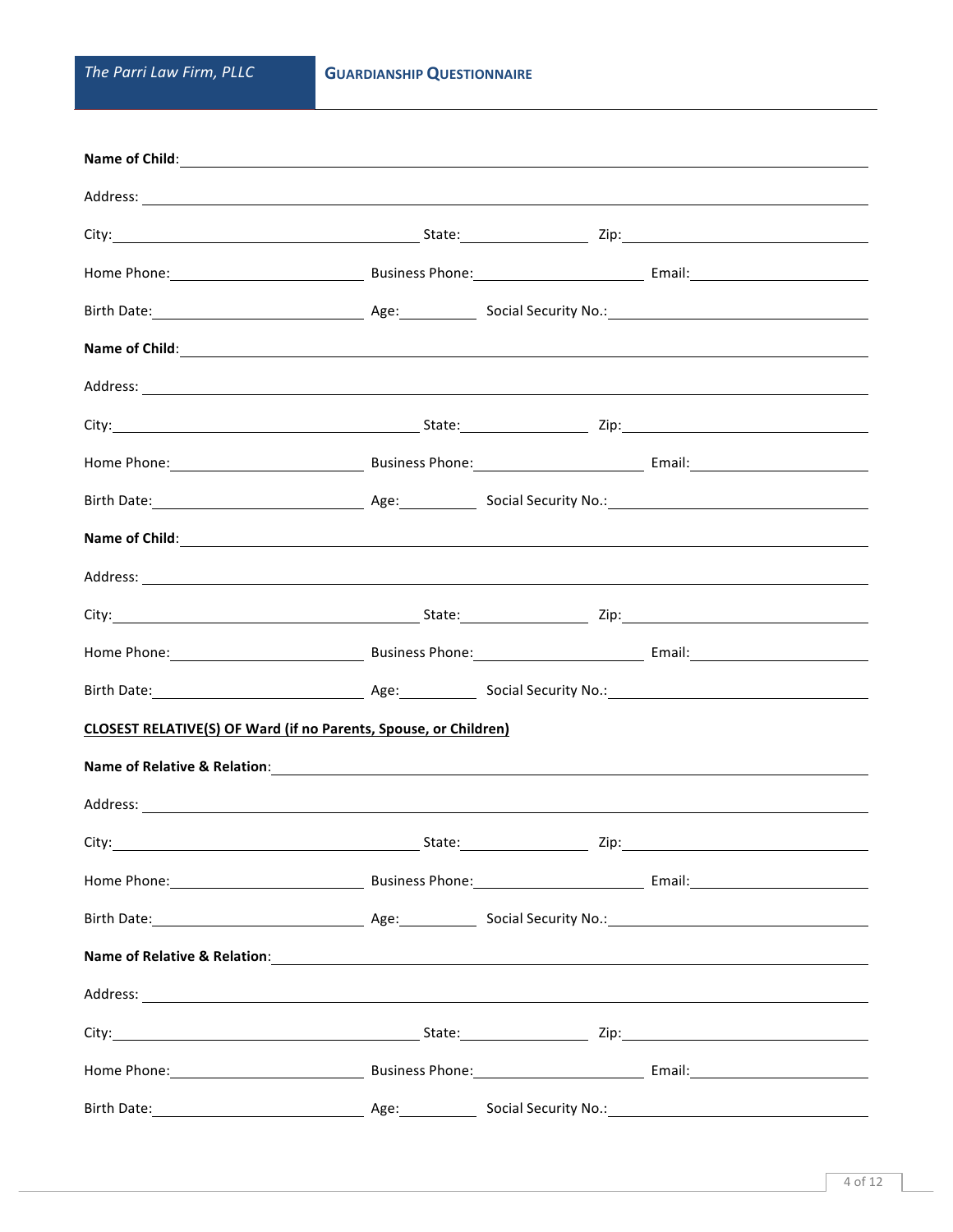| Name of Relative & Relation: Name of Relation and Allen and Allen and Allen and Allen and Allen and Allen and A                                                                                                                     |                      |  |  |        |  |  |
|-------------------------------------------------------------------------------------------------------------------------------------------------------------------------------------------------------------------------------------|----------------------|--|--|--------|--|--|
|                                                                                                                                                                                                                                     |                      |  |  |        |  |  |
|                                                                                                                                                                                                                                     |                      |  |  |        |  |  |
| Home Phone: 1990 Contract Communication Communication Communication Communication Communication Communication C                                                                                                                     |                      |  |  |        |  |  |
|                                                                                                                                                                                                                                     |                      |  |  |        |  |  |
| <b>INDIVIDUAL LIVING WITH Ward</b>                                                                                                                                                                                                  |                      |  |  |        |  |  |
| Full Name of Individual Living With Ward: 1997 - 1998 - 1999 - 1999 - 1999 - 1999 - 1999 - 1999 - 1999 - 1999                                                                                                                       |                      |  |  |        |  |  |
| <b>ADMINISTRATOR OF FACILITY IN WHICH Ward IS LIVING (IF APPLICABLE)</b>                                                                                                                                                            |                      |  |  |        |  |  |
|                                                                                                                                                                                                                                     |                      |  |  |        |  |  |
|                                                                                                                                                                                                                                     |                      |  |  |        |  |  |
|                                                                                                                                                                                                                                     |                      |  |  |        |  |  |
| Business Phone: <u>Contract Communication</u> Fax: Contract Communication Communication Communication Communication Communication Communication Communication Communication Communication Communication Communication Communication |                      |  |  |        |  |  |
| BUSINESS PARTNER(S) OR ASSOCIATE(S) OF Ward                                                                                                                                                                                         |                      |  |  |        |  |  |
| Name of Partner or Associate: example and a series of the series of the series of the series of the series of the series of the series of the series of the series of the series of the series of the series of the series of       |                      |  |  |        |  |  |
| Address: <u>Address:</u> Address: Address: Address: Address: Address: Address: Address: Address: Address: Address: Address: Address: Address: Address: Address: Address: Address: Address: Address: Address: Address: Address: Addr |                      |  |  |        |  |  |
|                                                                                                                                                                                                                                     |                      |  |  |        |  |  |
| Home Phone: 1990 Contract Communication Communication Communication Communication Communication Communication C                                                                                                                     |                      |  |  |        |  |  |
|                                                                                                                                                                                                                                     |                      |  |  |        |  |  |
|                                                                                                                                                                                                                                     |                      |  |  |        |  |  |
| City: City: City: City: City: City: City: City: City: City: City: City: City: City: City: City: City: City: City: City: City: City: City: City: City: City: City: City: City: City: City: City: City: City: City: City: City:       |                      |  |  |        |  |  |
| Home Phone: 1990 Contract Communication Communication Communication Communication Communication Communication C                                                                                                                     |                      |  |  |        |  |  |
| POTENTIAL WITNESSES (INDEPENDENT OF FAMILY MEMBERS)                                                                                                                                                                                 |                      |  |  |        |  |  |
|                                                                                                                                                                                                                                     |                      |  |  |        |  |  |
|                                                                                                                                                                                                                                     |                      |  |  |        |  |  |
|                                                                                                                                                                                                                                     |                      |  |  |        |  |  |
| Home Phone:                                                                                                                                                                                                                         | Business Phone: 2008 |  |  | Email: |  |  |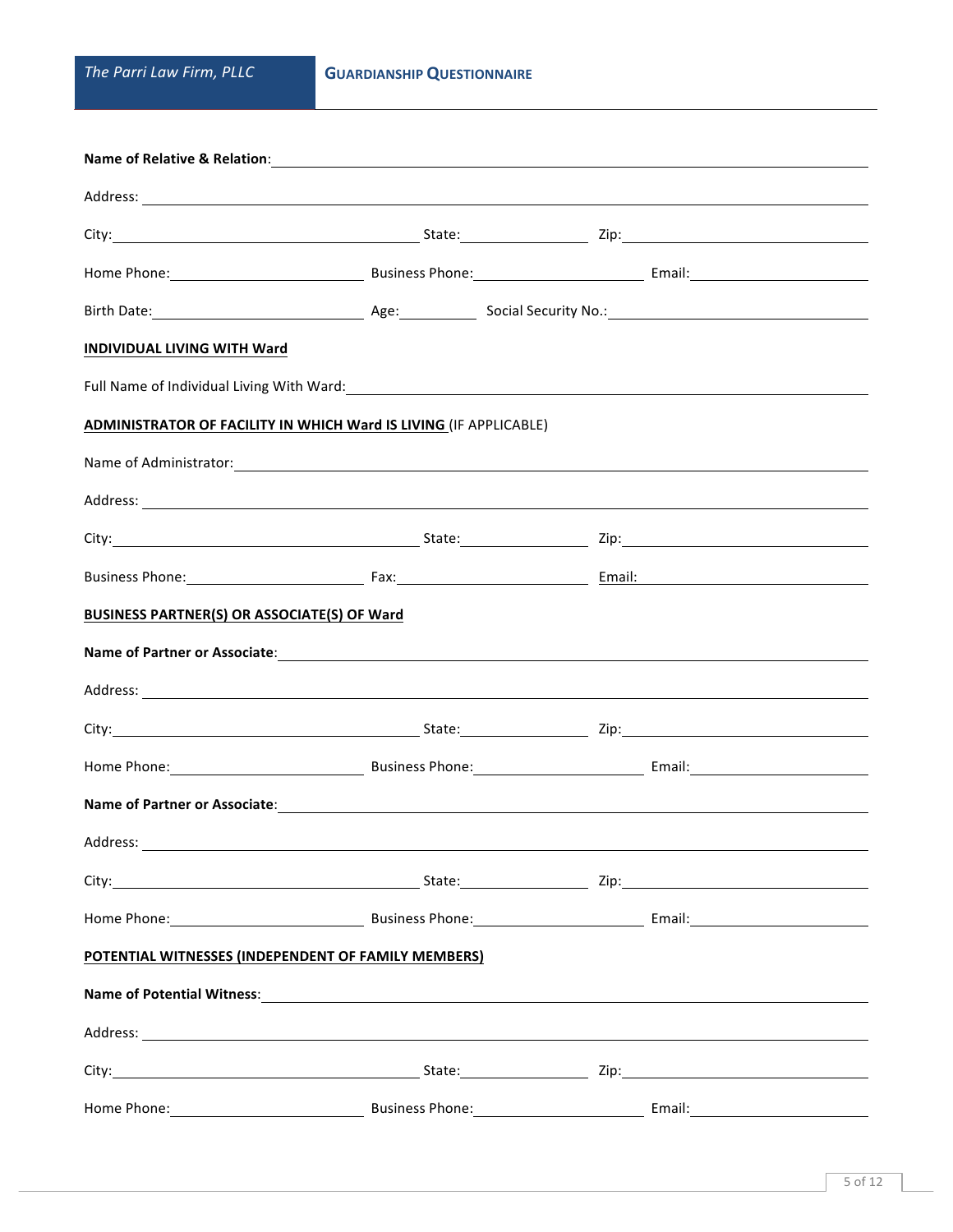| <b>Name of Potential Witness:</b> |                        |      |        |  |  |  |  |
|-----------------------------------|------------------------|------|--------|--|--|--|--|
| Address:                          |                        |      |        |  |  |  |  |
| City:                             | State:                 | Zip: |        |  |  |  |  |
| Home Phone:                       | <b>Business Phone:</b> |      | Email: |  |  |  |  |

# **V. WHY DOES THE Ward NEED A GUARDIAN?**

If an emergency temporary guardianship is necessary, what immediate harm will be prevented by such guardianship?

# **VI. MEDICAL**

#### **PHYSICIAN OF WARD**

| Name of Physician/Psychiatrist (if any): Manual Community of Physician/Psychiatrist (if any):                                                                                                                                       |                                                                                                                |  |
|-------------------------------------------------------------------------------------------------------------------------------------------------------------------------------------------------------------------------------------|----------------------------------------------------------------------------------------------------------------|--|
| Address: <u>Address:</u> Address: Address: Address: Address: Address: Address: Address: Address: Address: Address: Address: Address: Address: Address: Address: Address: Address: Address: Address: Address: Address: Address: Addr |                                                                                                                |  |
|                                                                                                                                                                                                                                     |                                                                                                                |  |
|                                                                                                                                                                                                                                     |                                                                                                                |  |
| Attending $\square$ or Examining $\square$                                                                                                                                                                                          |                                                                                                                |  |
| Name of Physician/Psychiatrist (if any): Name of Physician Assembly of the Assembly of Physician Assembly of the Assembly of the Assembly of the Assembly of the Assembly of the Assembly of the Assembly of the Assembly of t      |                                                                                                                |  |
|                                                                                                                                                                                                                                     |                                                                                                                |  |
|                                                                                                                                                                                                                                     |                                                                                                                |  |
| <b>Business Phone:</b> Now a set of the set of the set of the set of the set of the set of the set of the set of the set of the set of the set of the set of the set of the set of the set of the set of the set of the set of the  | Fax: Fax: Particular Particular Particular Particular Particular Particular Particular Particular Particular P |  |
| Attending $\square$ or Examining $\square$                                                                                                                                                                                          |                                                                                                                |  |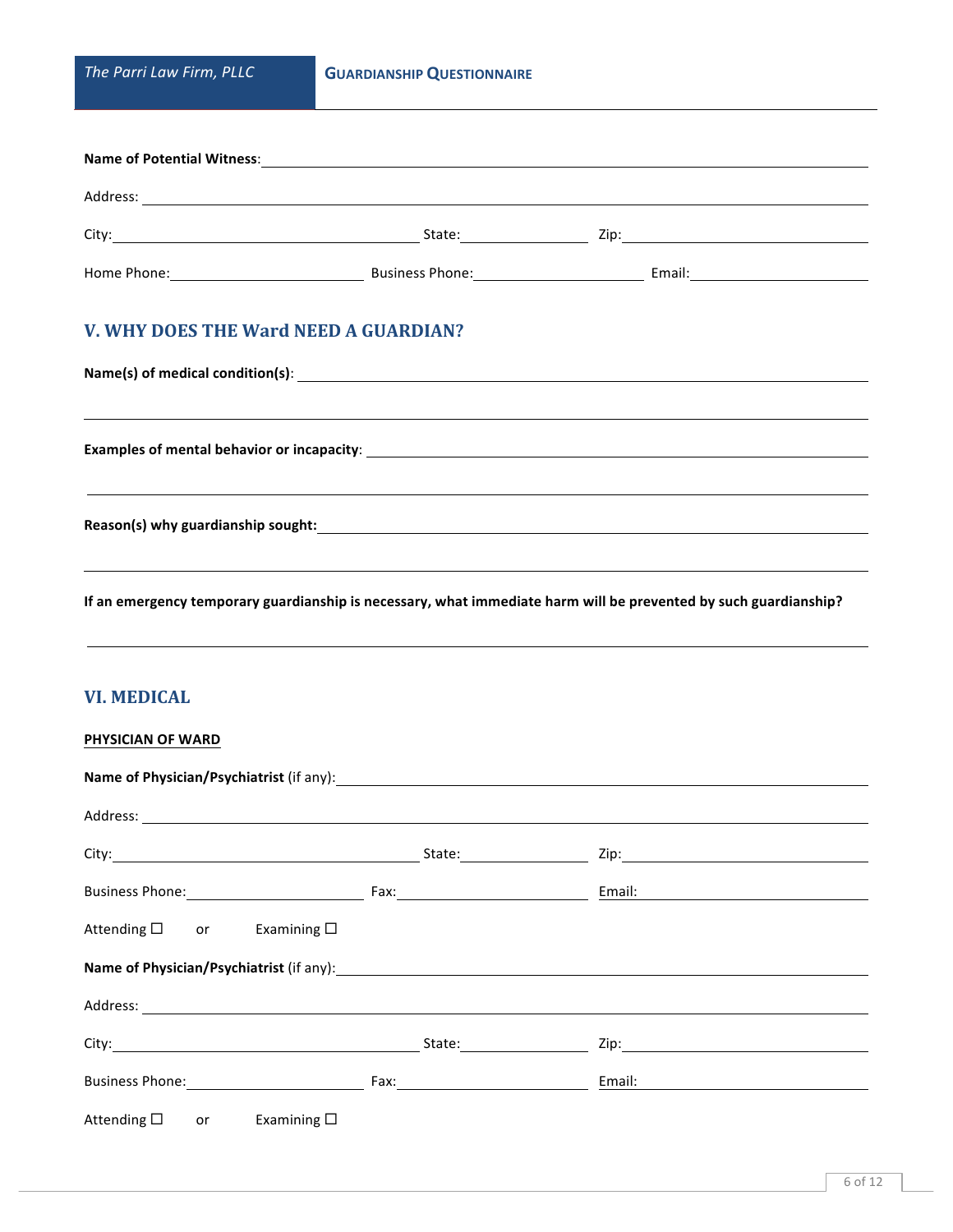| Business Phone: <u>Committee Committee Committee Committee Committee Committee Committee Committee Committee Committee Committee Committee Committee Committee Committee Committee Committee Committee Committee Committee Commi</u> |  |  |  |  |  |  |
|--------------------------------------------------------------------------------------------------------------------------------------------------------------------------------------------------------------------------------------|--|--|--|--|--|--|
| Attending $\square$ or Examining $\square$                                                                                                                                                                                           |  |  |  |  |  |  |
| <b>INSURANCE</b>                                                                                                                                                                                                                     |  |  |  |  |  |  |
| Medicare:<br>$Part A \Box$ Part B $\Box$ Supplement $\Box$ : Part C (Advantage) $\Box$ : Part D $\Box$ : Part D $\Box$ :                                                                                                             |  |  |  |  |  |  |
| <b>Medicaid</b> : Yes $\Box$ No $\Box$ Program if less than full Medicaid: <u>Community Community of Australian Benedict</u>                                                                                                         |  |  |  |  |  |  |
| Private Insurance: (Please provide copy of policy)                                                                                                                                                                                   |  |  |  |  |  |  |
|                                                                                                                                                                                                                                      |  |  |  |  |  |  |
|                                                                                                                                                                                                                                      |  |  |  |  |  |  |
|                                                                                                                                                                                                                                      |  |  |  |  |  |  |
| Business Phone: 1990 and 2008 and 2009 and 2008 and 2009 and 2008 and 2009 and 2009 and 2009 and 2009 and 2009 and 2009 and 2009 and 2009 and 2009 and 2009 and 2009 and 2009 and 2009 and 2009 and 2009 and 2009 and 2009 and       |  |  |  |  |  |  |
| Policy No.: <u>Andreas Andreas Andreas Andreas Andreas Andreas Andreas Andreas Andreas Andreas Andreas Andreas Andreas Andreas Andreas Andreas Andreas Andreas Andreas Andreas Andreas Andreas Andreas Andreas Andreas Andreas A</u> |  |  |  |  |  |  |
| Private Insurance: (Please provide copy of policy)                                                                                                                                                                                   |  |  |  |  |  |  |
|                                                                                                                                                                                                                                      |  |  |  |  |  |  |
|                                                                                                                                                                                                                                      |  |  |  |  |  |  |
|                                                                                                                                                                                                                                      |  |  |  |  |  |  |
| Business Phone: Note: 2008 and 2008 and 2008 and 2008 and 2008 and 2008 and 2008 and 2008 and 2008 and 2008 and 2008 and 2008 and 2008 and 2008 and 2008 and 2008 and 2008 and 2008 and 2008 and 2008 and 2008 and 2008 and 20       |  |  |  |  |  |  |
|                                                                                                                                                                                                                                      |  |  |  |  |  |  |
| Long-Term Health Care Insurance: (Please provide copy of policy)                                                                                                                                                                     |  |  |  |  |  |  |
| Name of Long-Term Health Insurance Company: Manual Community Community Community Community Community Community                                                                                                                       |  |  |  |  |  |  |
|                                                                                                                                                                                                                                      |  |  |  |  |  |  |
|                                                                                                                                                                                                                                      |  |  |  |  |  |  |
|                                                                                                                                                                                                                                      |  |  |  |  |  |  |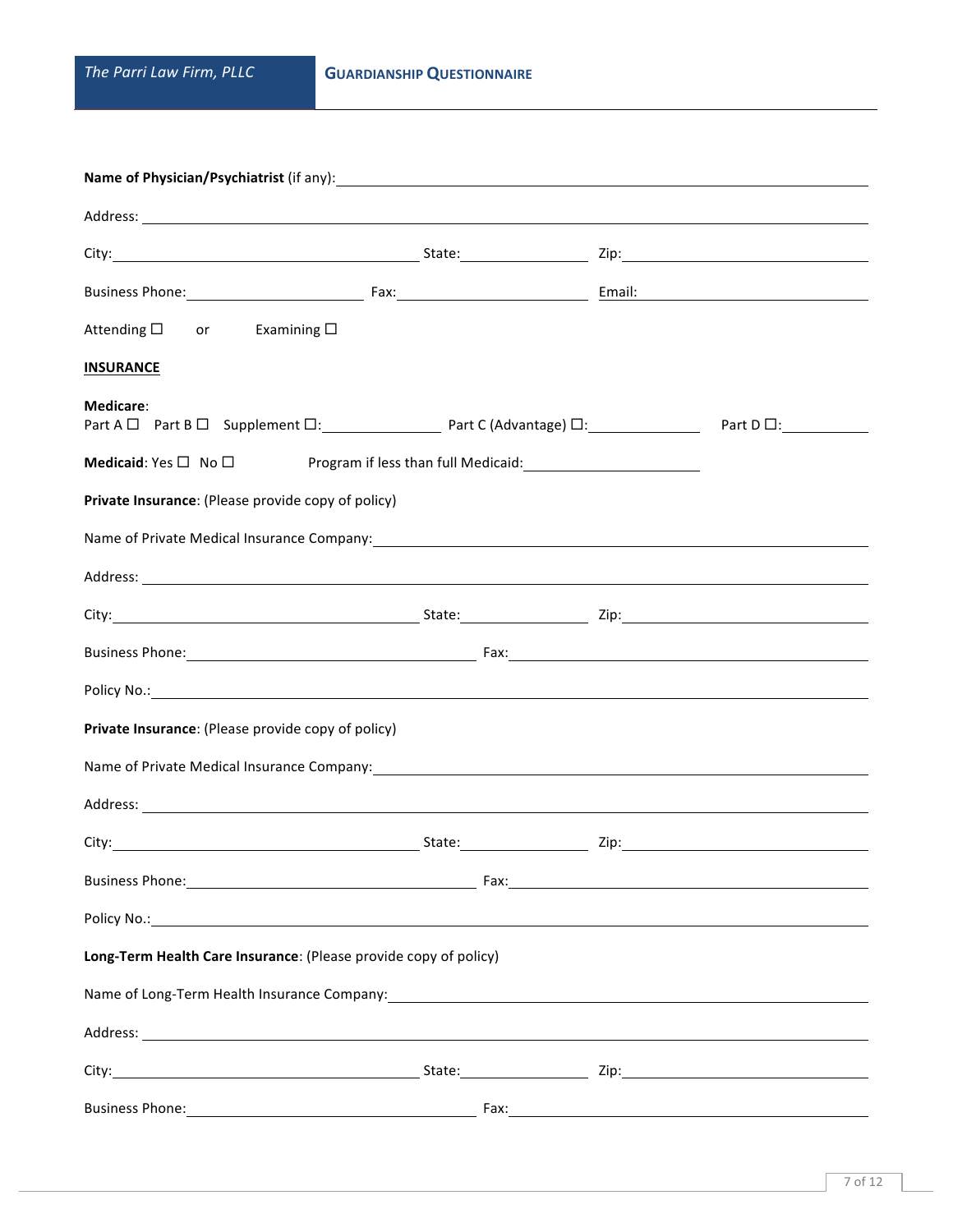Policy No.: Management Contains

Home Care  $\square$  or Custodial Care  $\square$ 

VII. SUMMARY OF INCOME AND EXPENSES. Please list Ward's estimated income and expenses for this year from the following sources: (Please provide copies of recent statements)

|                             | <b>Monthly Amounts</b> |               |
|-----------------------------|------------------------|---------------|
| Income                      | Ward                   | Ward's Spouse |
| Employment                  |                        |               |
| <b>Social Security</b>      |                        |               |
| <b>Rail Road Retirement</b> |                        |               |
| Interest                    |                        |               |
| Dividends                   |                        |               |
| <b>Pension Benefits</b>     |                        |               |
| <b>IRA Benefits</b>         |                        |               |
| Rental Income               |                        |               |
| VA                          |                        |               |
| Other Taxable Income        |                        |               |
| Other Nontaxable Income     |                        |               |

# **VIII. ASSETS AND LIABILITIES**

### **ASSETS**

**Real Estate** (Please provide copies of all deeds or leases.)

| Owner(s) | Location | Estimated<br>Value | Mortgage<br>Value | Balance |
|----------|----------|--------------------|-------------------|---------|
|          |          |                    |                   |         |
|          |          |                    |                   |         |
|          |          |                    |                   |         |
|          |          |                    |                   |         |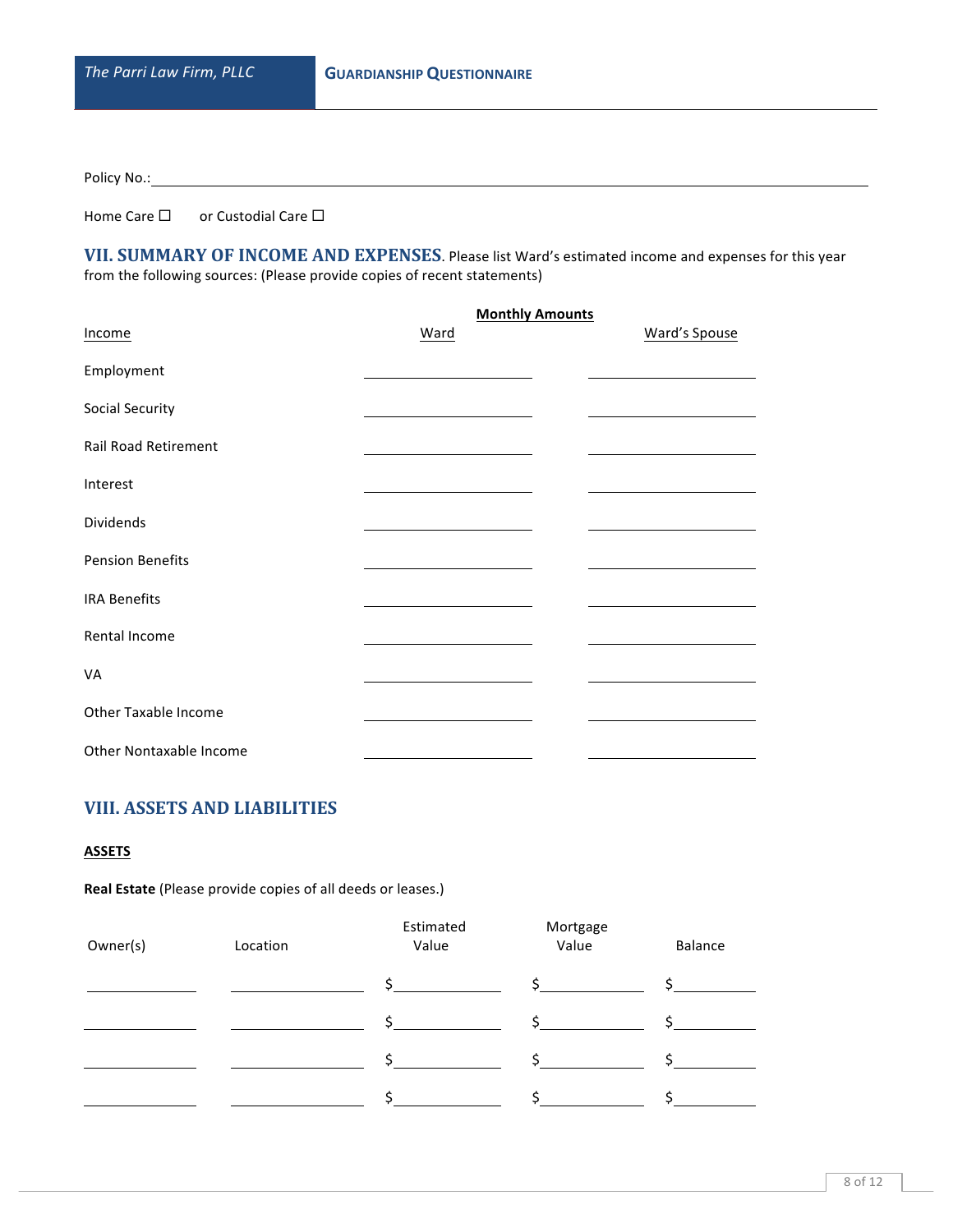| Owner(s)                   | Leases                                                                  |                                                                                                     | <b>Annual Rent</b>                                                                                                   |
|----------------------------|-------------------------------------------------------------------------|-----------------------------------------------------------------------------------------------------|----------------------------------------------------------------------------------------------------------------------|
|                            |                                                                         |                                                                                                     |                                                                                                                      |
|                            | Stocks and Bonds (Please provide copies of statements or certificates.) |                                                                                                     |                                                                                                                      |
| <b>Held by Ward</b>        |                                                                         |                                                                                                     |                                                                                                                      |
|                            |                                                                         | \$                                                                                                  | <u> 1980 - Johann Barbara, martxa amerikan personal (</u>                                                            |
|                            |                                                                         |                                                                                                     | $\sharp$                                                                                                             |
|                            |                                                                         | \$                                                                                                  | <u> 1980 - Jan Stein Stein Stein Stein Stein Stein Stein Stein Stein Stein Stein Stein Stein Stein Stein Stein S</u> |
| <b>Held by Spouse</b>      |                                                                         |                                                                                                     |                                                                                                                      |
|                            |                                                                         |                                                                                                     |                                                                                                                      |
|                            |                                                                         |                                                                                                     |                                                                                                                      |
|                            |                                                                         | \$                                                                                                  | the contract of the contract of the contract of the contract of the contract of                                      |
| <b>Held in Joint Names</b> |                                                                         |                                                                                                     |                                                                                                                      |
|                            |                                                                         |                                                                                                     |                                                                                                                      |
|                            |                                                                         |                                                                                                     |                                                                                                                      |
|                            |                                                                         | \$                                                                                                  |                                                                                                                      |
|                            | Partnership or Closely Held Corporate Interests                         | (Please provide partnership agreement, shareholder's agreements, and copies of stock certificates.) |                                                                                                                      |
| Owner(s)                   | <b>Business</b>                                                         | % of Interest                                                                                       | Value of Interest                                                                                                    |
|                            |                                                                         |                                                                                                     |                                                                                                                      |
|                            |                                                                         |                                                                                                     |                                                                                                                      |
|                            |                                                                         |                                                                                                     |                                                                                                                      |

### **Cash, Mortgage, and Notes**

(Please provide copies of bank statements, mortgages, and notes receivable.)

**Cash**: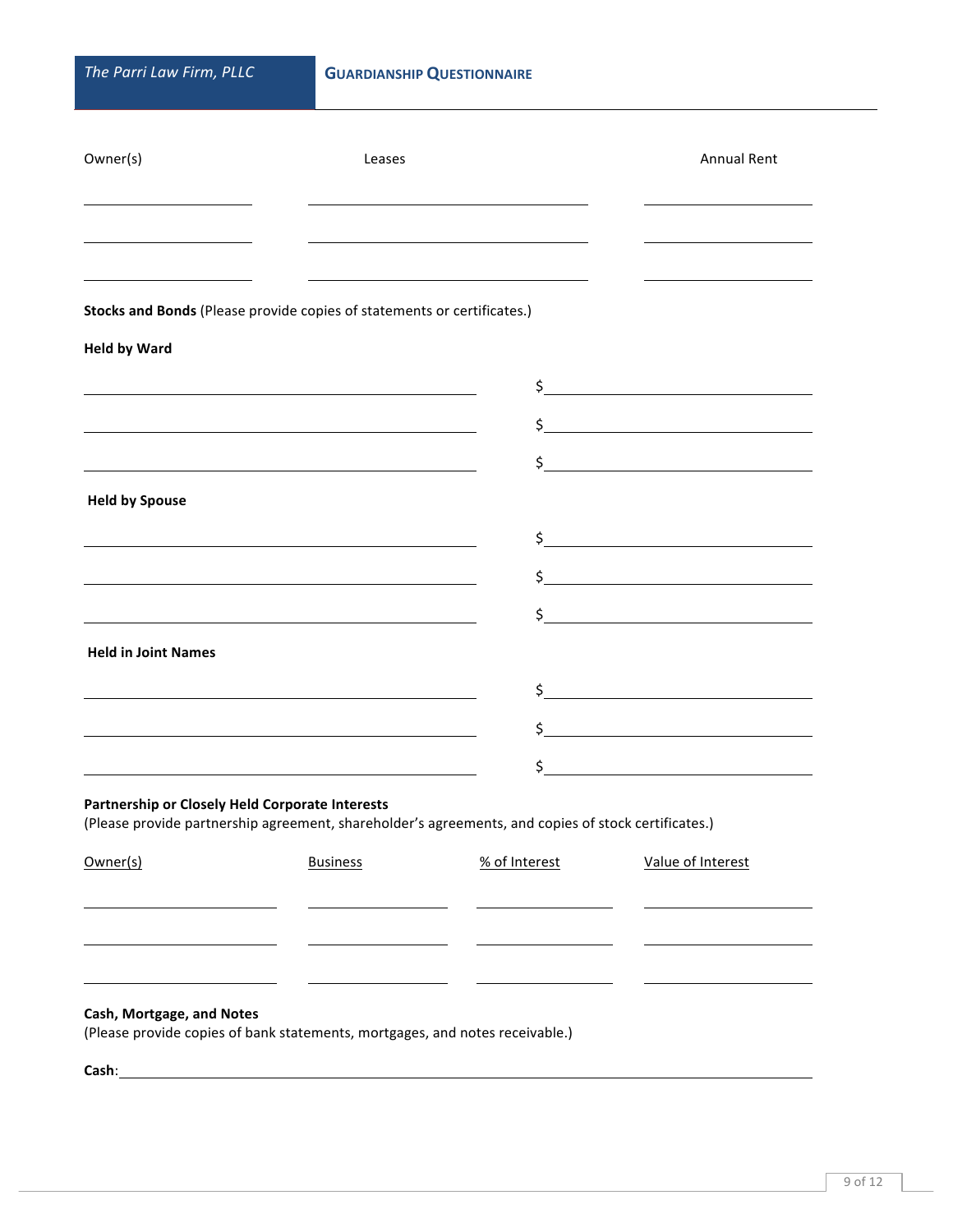| Owner(s)                    | Checking Accounts [Name(s) on Account(s) and Name(s) of Bank(s)]                                                       | Bank      |                                                           |               |                                                                                                                                                                                                                                                                                                                     |
|-----------------------------|------------------------------------------------------------------------------------------------------------------------|-----------|-----------------------------------------------------------|---------------|---------------------------------------------------------------------------------------------------------------------------------------------------------------------------------------------------------------------------------------------------------------------------------------------------------------------|
|                             |                                                                                                                        |           |                                                           |               | $\zeta$                                                                                                                                                                                                                                                                                                             |
|                             | <u> 1989 - Johann Stoff, deutscher Stoffen und der Stoffen und der Stoffen und der Stoffen und der Stoffen und der</u> |           |                                                           |               | $\frac{1}{5}$                                                                                                                                                                                                                                                                                                       |
|                             | <u> 1980 - Jan Stein Stein Stein Stein Stein Stein Stein Stein Stein Stein Stein Stein Stein Stein Stein Stein S</u>   |           | <u> 1989 - Andrea Stadt Britain, amerikansk politik (</u> |               | \$                                                                                                                                                                                                                                                                                                                  |
|                             | Savings Accounts [Name(s) on Account(s) and Name(s) of Bank(s)]                                                        |           |                                                           |               |                                                                                                                                                                                                                                                                                                                     |
| Owner(s)                    |                                                                                                                        | Bank      |                                                           |               |                                                                                                                                                                                                                                                                                                                     |
|                             |                                                                                                                        |           |                                                           |               | $\zeta$                                                                                                                                                                                                                                                                                                             |
|                             |                                                                                                                        |           |                                                           |               | $\zeta$                                                                                                                                                                                                                                                                                                             |
|                             |                                                                                                                        |           |                                                           |               | $\zeta$                                                                                                                                                                                                                                                                                                             |
| <b>Mortgages Receivable</b> |                                                                                                                        |           |                                                           |               |                                                                                                                                                                                                                                                                                                                     |
| Owner(s)                    |                                                                                                                        |           | Mortgagee(s)                                              |               |                                                                                                                                                                                                                                                                                                                     |
|                             | <u> 1980 - Jan Stein Berlin, amerikansk politiker (</u>                                                                |           |                                                           |               | $\zeta$                                                                                                                                                                                                                                                                                                             |
|                             |                                                                                                                        |           |                                                           |               | $\zeta$                                                                                                                                                                                                                                                                                                             |
|                             |                                                                                                                        |           |                                                           |               | $\sharp$                                                                                                                                                                                                                                                                                                            |
|                             | Notes Receivable [Name(s) of Holder(s)]                                                                                |           |                                                           |               |                                                                                                                                                                                                                                                                                                                     |
| Owner(s)                    |                                                                                                                        | Debtor(s) |                                                           |               |                                                                                                                                                                                                                                                                                                                     |
|                             |                                                                                                                        |           |                                                           |               | $\sharp$                                                                                                                                                                                                                                                                                                            |
|                             |                                                                                                                        |           |                                                           |               | \$                                                                                                                                                                                                                                                                                                                  |
|                             |                                                                                                                        |           |                                                           |               | \$                                                                                                                                                                                                                                                                                                                  |
|                             | Life Insurance (Please provide copies of all policies.)                                                                |           |                                                           |               |                                                                                                                                                                                                                                                                                                                     |
| Owner(s)                    | Company                                                                                                                |           | Amount                                                    | Loan          | Beneficiary                                                                                                                                                                                                                                                                                                         |
|                             |                                                                                                                        |           | $\sharp$                                                  |               | $\frac{1}{2}$ $\frac{1}{2}$ $\frac{1}{2}$ $\frac{1}{2}$ $\frac{1}{2}$ $\frac{1}{2}$ $\frac{1}{2}$ $\frac{1}{2}$ $\frac{1}{2}$ $\frac{1}{2}$ $\frac{1}{2}$ $\frac{1}{2}$ $\frac{1}{2}$ $\frac{1}{2}$ $\frac{1}{2}$ $\frac{1}{2}$ $\frac{1}{2}$ $\frac{1}{2}$ $\frac{1}{2}$ $\frac{1}{2}$ $\frac{1}{2}$ $\frac{1}{2}$ |
|                             |                                                                                                                        |           | $\frac{1}{2}$                                             |               | $\frac{1}{2}$                                                                                                                                                                                                                                                                                                       |
|                             |                                                                                                                        |           | $\frac{1}{2}$                                             |               | $\frac{1}{2}$ $\frac{1}{2}$ $\frac{1}{2}$ $\frac{1}{2}$ $\frac{1}{2}$ $\frac{1}{2}$ $\frac{1}{2}$ $\frac{1}{2}$ $\frac{1}{2}$ $\frac{1}{2}$ $\frac{1}{2}$ $\frac{1}{2}$ $\frac{1}{2}$ $\frac{1}{2}$ $\frac{1}{2}$ $\frac{1}{2}$ $\frac{1}{2}$ $\frac{1}{2}$ $\frac{1}{2}$ $\frac{1}{2}$ $\frac{1}{2}$ $\frac{1}{2}$ |
|                             |                                                                                                                        |           | $\frac{1}{2}$                                             | $\frac{1}{2}$ |                                                                                                                                                                                                                                                                                                                     |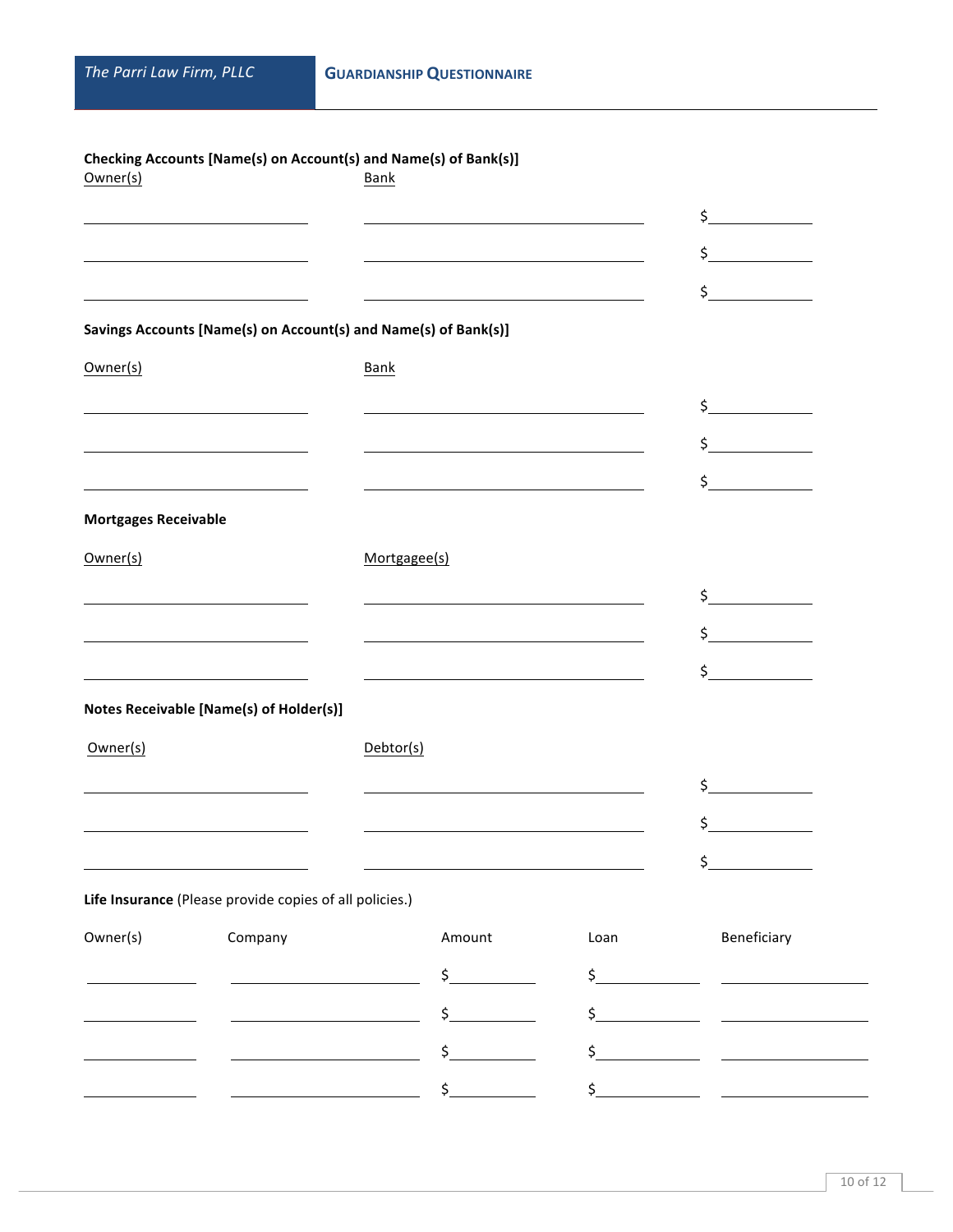|  |  |  | The Parri Law Firm, PLLC |  |  |
|--|--|--|--------------------------|--|--|
|--|--|--|--------------------------|--|--|

| <b>Tangible Personal Property:</b>                               | $\sim$                                                                    |                        |
|------------------------------------------------------------------|---------------------------------------------------------------------------|------------------------|
| Household Furnishings, Jewelry, Collections:                     |                                                                           |                        |
|                                                                  |                                                                           |                        |
| Ward's Spouse \$                                                 |                                                                           |                        |
| Other Tangible Personal Property (e.g., Boats):                  |                                                                           |                        |
| Owner(s)                                                         | Property                                                                  | Value                  |
|                                                                  |                                                                           | $\frac{1}{2}$          |
|                                                                  |                                                                           | $\frac{1}{2}$          |
|                                                                  |                                                                           | $\sharp$               |
| Automobiles (Please provide a copy of each registration.)        |                                                                           |                        |
| Owner(s)                                                         | Year/Make/Model                                                           | Value                  |
|                                                                  |                                                                           | $\frac{1}{2}$          |
|                                                                  |                                                                           | $\frac{1}{2}$          |
|                                                                  |                                                                           | $\sharp$               |
| <b>Safe Deposit Boxes</b><br>Yes $\square$ No $\square$          |                                                                           |                        |
| Name & Location of Box                                           | Contents                                                                  | <b>Estimated Value</b> |
|                                                                  |                                                                           | $\frac{1}{2}$          |
|                                                                  |                                                                           | \$                     |
|                                                                  |                                                                           | \$.                    |
|                                                                  | Collections included in any category above (e.g., jewelry, antiques, art) |                        |
| Location and Owner(s)                                            |                                                                           | <b>Estimated Value</b> |
|                                                                  |                                                                           | \$                     |
| Retirement Benefits--Ward (Please provide copies of statements.) |                                                                           |                        |
| <b>Pension Beneficiary</b>                                       |                                                                           |                        |
|                                                                  |                                                                           | \$.                    |
|                                                                  |                                                                           | \$                     |